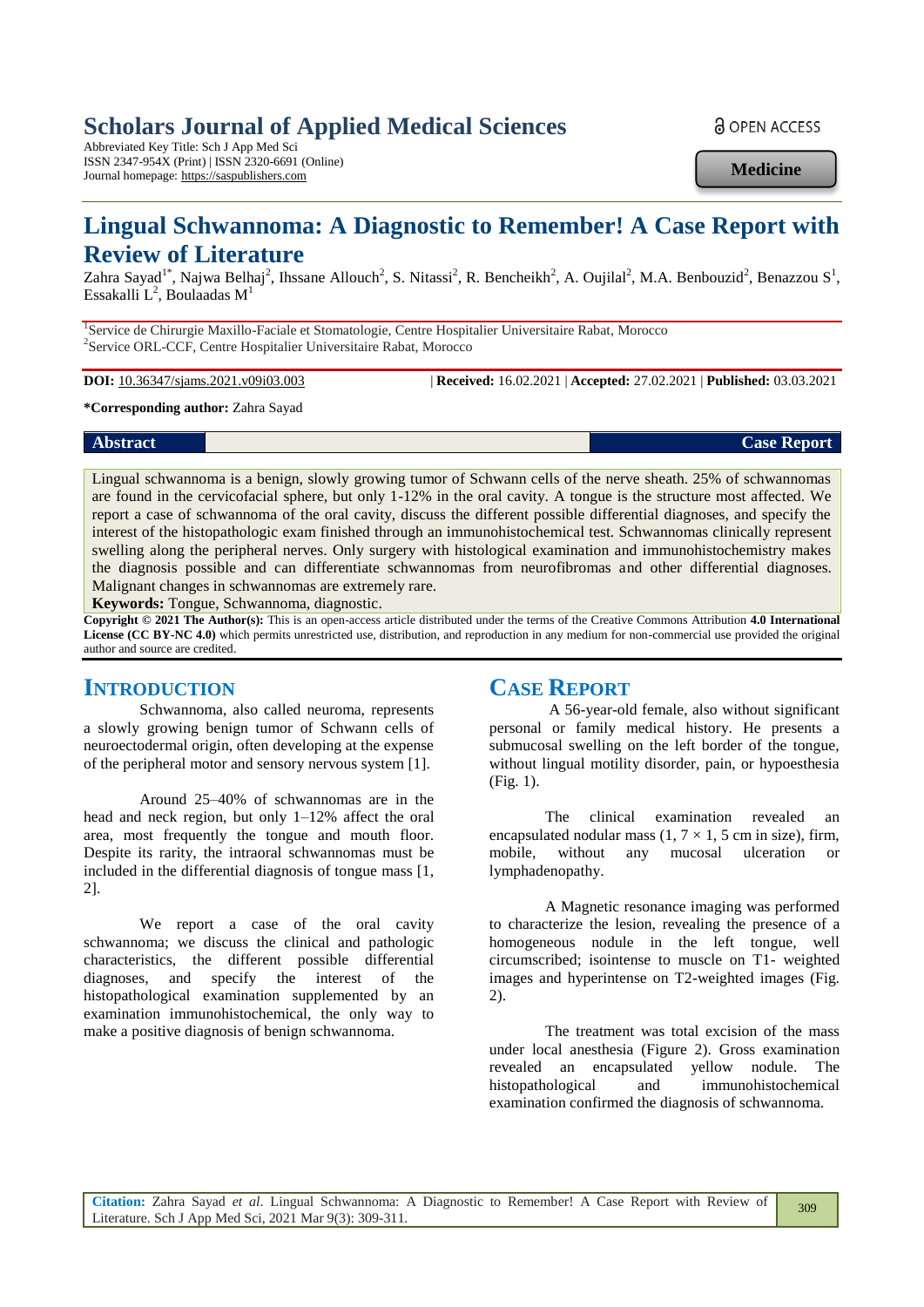

**Fig-1: Preoperative intraoral photograph revealed a mass in the left tongue base, covered by normal oral mucosa**



**Fig-2: MR imaging with gadolinium injection demonstrated a homogeneous nodule in the left tongue, well-circumscribed**

## **DISCUSSION**

Schwannoma is a benign, slow-growing tumor that arises from Schwann cells, of the nerve sheath. Approximately 25-45% of all schwannomas are developing in the cervicofacial region; only 1-12% of them concern the oral cavity; they represent 1 to 9% of all stomatological tumors [2, 3].

In the oral cavity, the tongue is most affected, followed by the palate, mouth floor, buccal mucosa, the gingiva, the lips, and the vestibular mucosa [4, 5].

They can occur at any age, but especially between 20 and 40 years (67% of cases) and there is no predominance of sex or race [6].

Typically, schwannoma affect frequently the anterior third of the tongue (66% vs 34% in the posterior two thirds). The lesion is usually slowgrowing, single. Multiple schwannomas (schwannomatosis) can be observed in neurofibromatosis type II, which is characterized, among other things, by acoustic schwannoma, bilateral or not. Benign schwannoma poses the problem of diagnosis with other nerve tumors, especially with neuromas, consisting of an overgrowth of axons and Schwann cells, most often induced by local trauma; but also, with Abrikossoff tumor, gliomas, neurothekeoma, extracranial meningiomas, chondromas, melanotic

neuroectodermal tumors. In addition to nerve tumors, the differential diagnosis arises with lipomas, leiomyomas, hemangiomas, lymphangiomas and benign or malignant tumors of the salivary glands [7, 8].

Clinically, schwannomas are most often asymptomatic, solitary, slow growing, but they can be accompanied by pain, mucosal ulceration, or paresthesia in 50% of cases. For lingual localization, the examination shows firm and regular swelling, mucous ulcerations are extremely rare [9].

The CT scan shows a heterogeneous or homogeneous mass, respecting the soft tissues, with heterogeneous enhancement. However, MRI is the imaging modality of choice for lingual schwannomas. It is superior compared to computed tomography (CT), allows a more precise localization of the mass in relation to other structures, as well as a more accurate measurement of tumor size. The typical features on MRI are a well-circumscribed small nodule, homogeneously isointense versus muscle on T1 weighted images (Fig. 1A) and homogeneously hyperintense on T2-weighted images (Fig. 1B), showing homogeneous enhancement after contrast administration (Fig. 2 C, D) [5,10].

Schwannomas are usually treated by surgical complete excision without a safety margin if it is well encapsulated [5].